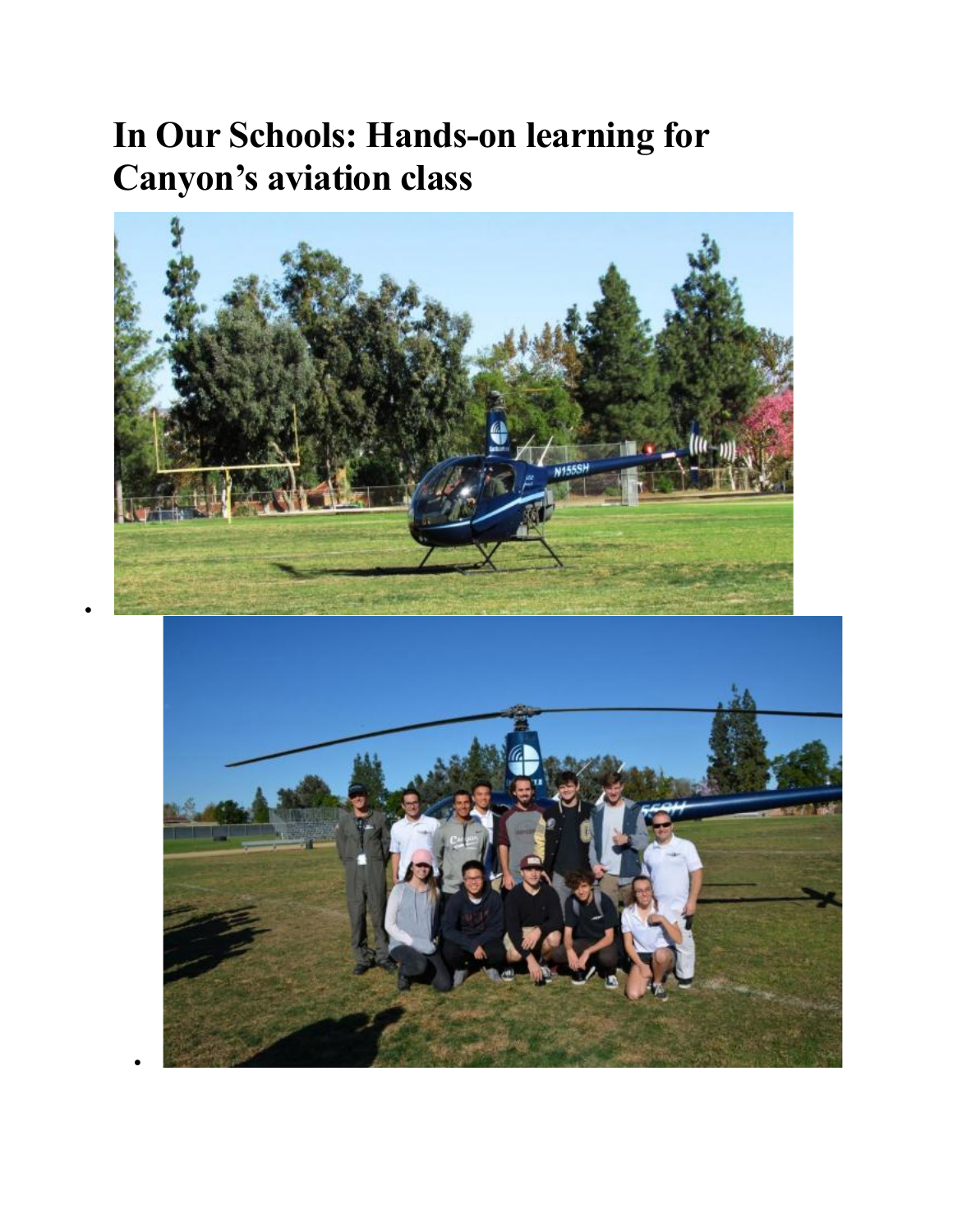

By **ANDREA MILLS** | OCSchoolNews@aol.com | In Our Schools

## November 23, 2016 at 12:00 am

It was a unique touchdown on the Canyon High School football field – without a football, teams or cheer squads.

As students looked skyward, a Revolution Aviation helicopter circled, then landed gently and skillfully on the 30-yard line.

The landing was arranged by teacher Steve Smith, as part of the hands-on instruction in his Aviation classes. The students were able to look under the hood of the aircraft, sit in the cockpit and view the instrument panel, and ask questions of the pilots.

Smith, a former commercial pilot, brought the aviation program to Canyon. Now in its third year, Canyon's is the only high school aviation program in Orange County. Students in the initial freshman Careers in Aviation Class receive a broad overview of the many career opportunities available in the industry, including air traffic